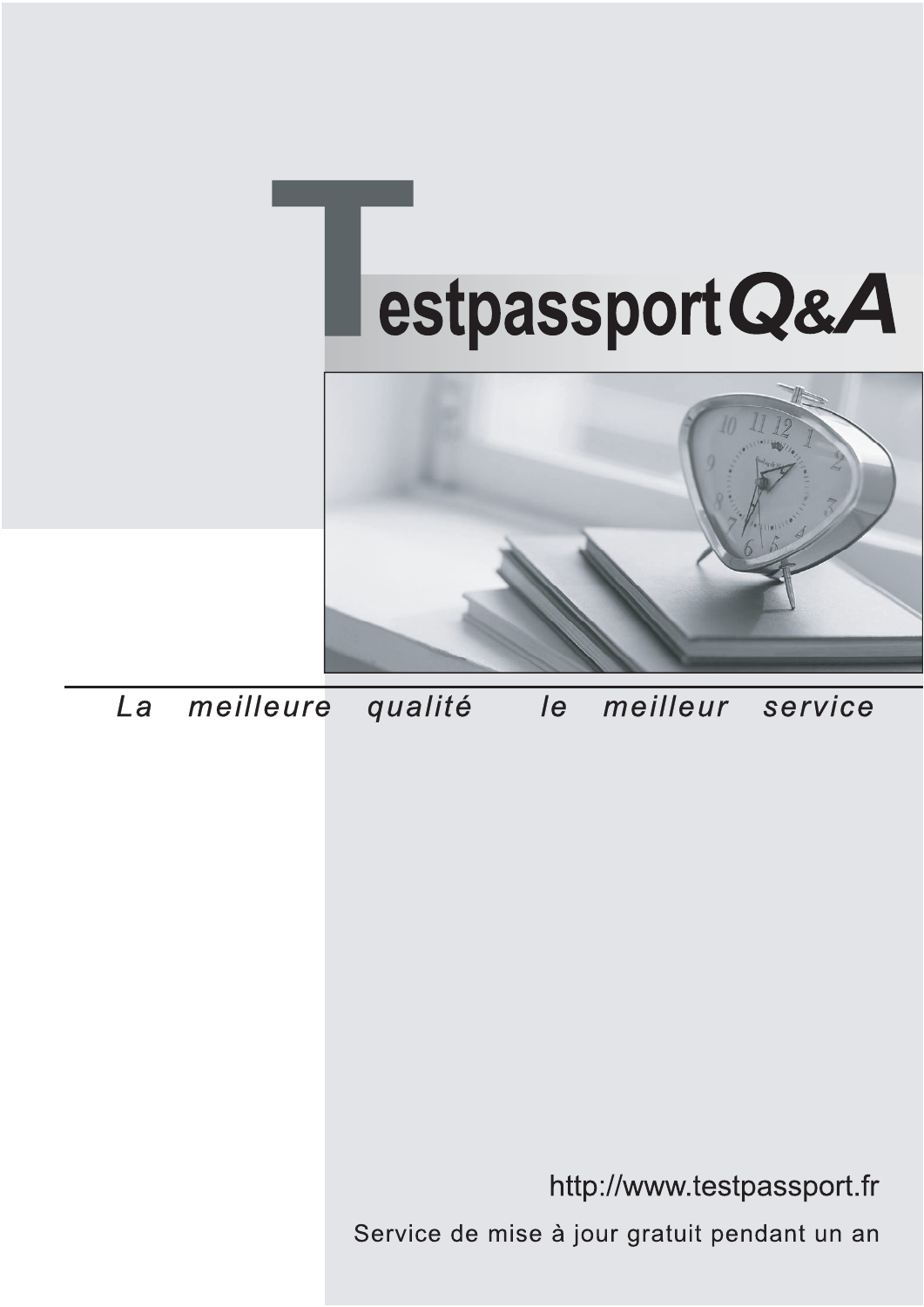# **Exam** : **AZ-140**

# **Title** : Configuring and Operating Windows Virtual Desktop on Microsoft Azure

# **Version** : DEMO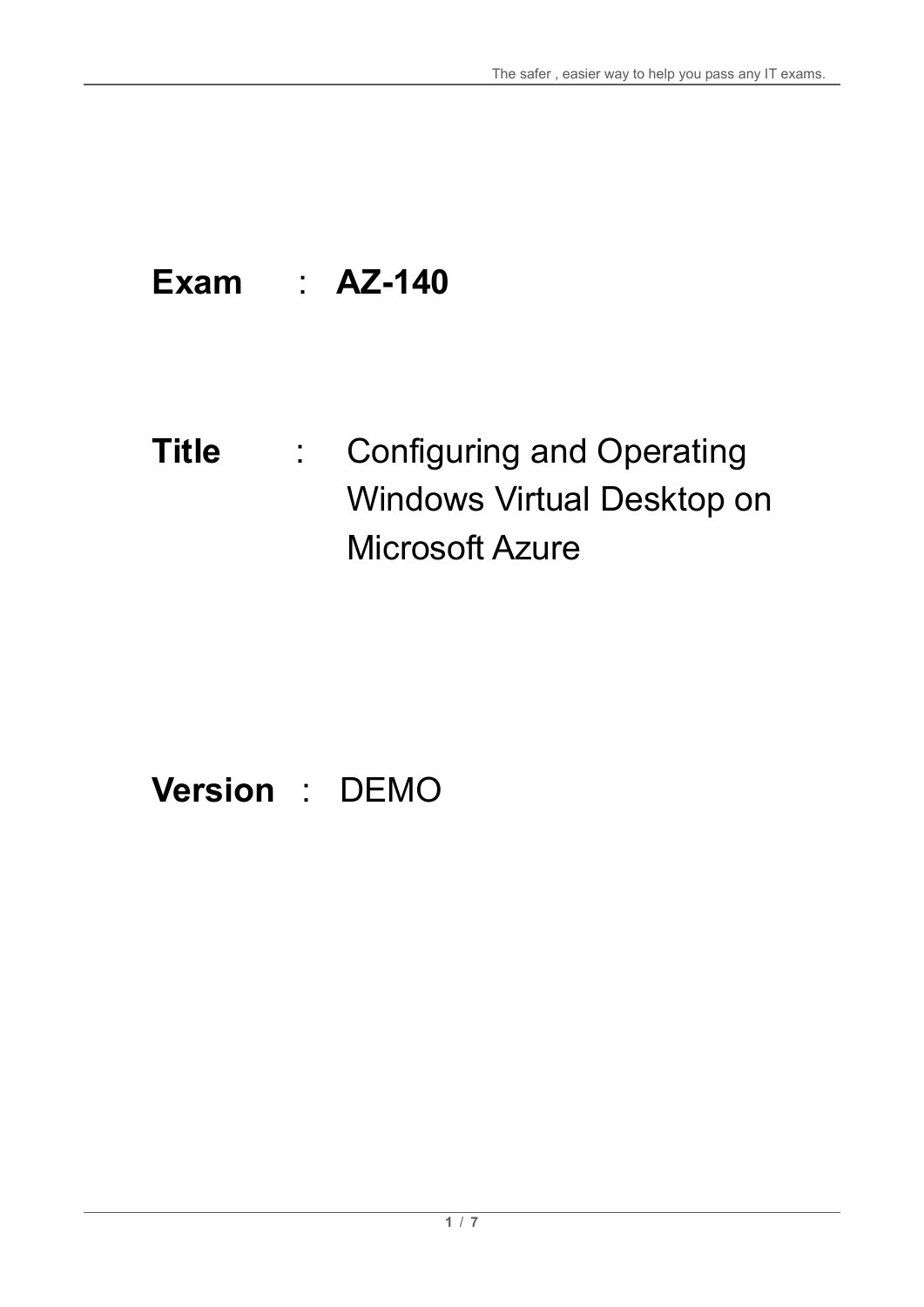1.Topic 1, Contoso. Ltd

# **Case study**

This is a case study. **Case studies are not timed separately. You can use as much exam time as you would like to complete each case.** However, there may be additional case studies and sections on this exam. You must manage your time to ensure that you are able to complete all questions included on this exam in the time provided.

To answer the questions included in a case study, you will need to reference information that is provided in the case study. Case studies might contain exhibits and other resources that provide more information about the scenario that is described in the case study. Each question is independent of the other questions in this case study.

At the end of this case study, a review screen will appear. This screen allows you to review your answers and to make changes before you move to the next section of the exam. After you begin a new section, you cannot return to this section.

# **To start the case study**

To display the first question in this case study, click the **Next** button. Use the buttons in the left pane to explore the content of the case study before you answer the questions. Clicking these buttons displays information such as business requirements, existing environment, and problem statements. If the case study has an **All Information** tab, note that the information displayed is identical to the information displayed on the subsequent tabs. When you are ready to answer a question, click the **Question** button to return to the question.

# **Overview**

Contoso, Ltd. is a law firm that has a main office in Montreal and branch offices in Paris and Seattle. The Seattle branch office opened recently.

Contoso has an Azure subscription and uses Microsoft 365.

# **Existing Infrastructure. Active Directory**

The network contains an on-premises Active Directory domain named contoso.com and an Azure Active Directory (Azure AD) tenant. One of the domain controllers runs as an Azure virtual machine and connects to a virtual network named VNET1. All internal name resolution is provided by DNS server that run on the domain controllers.

The on-premises Active Directory domain contains the organizational units (OUs) shown in the following table.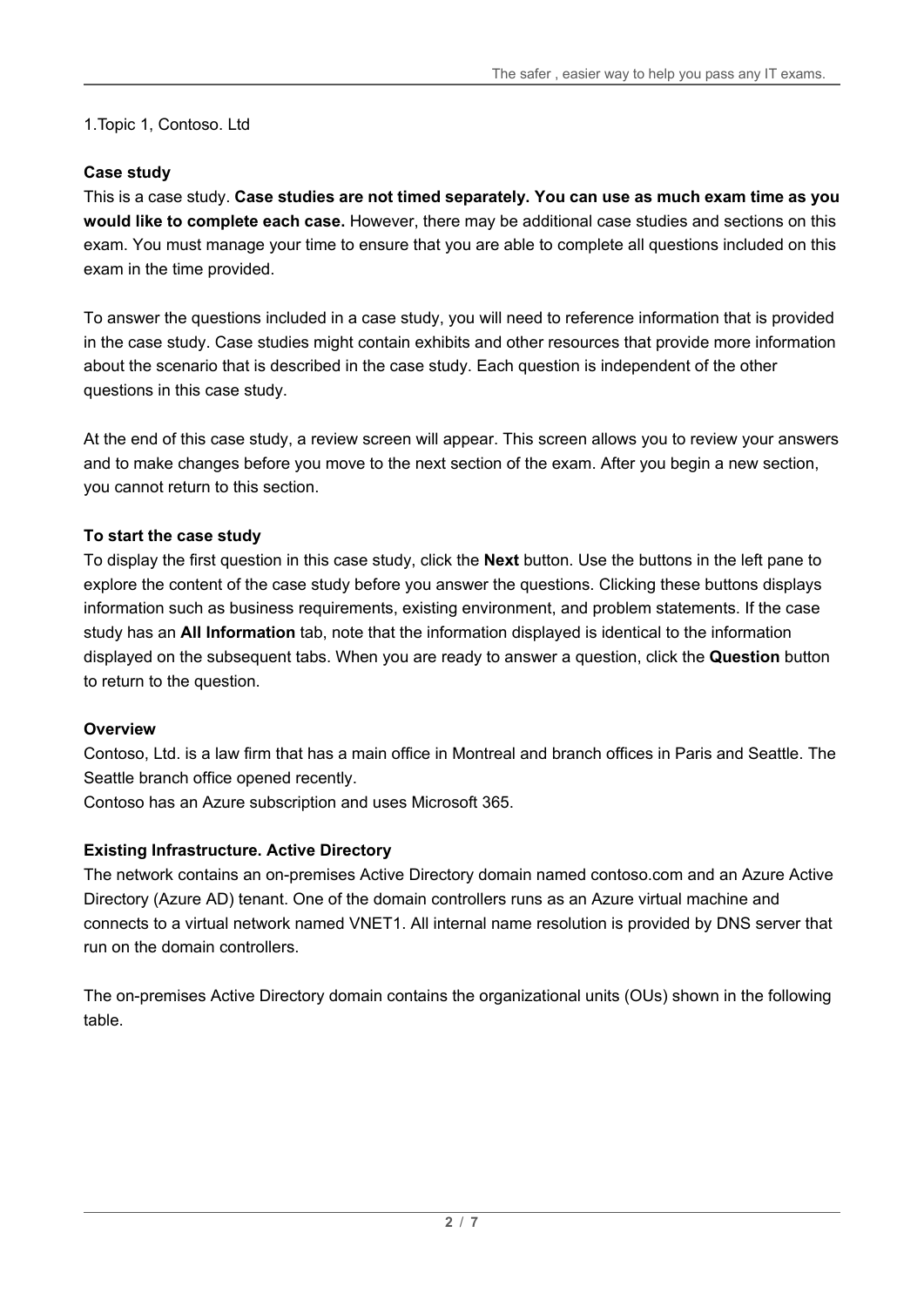| Name          | <b>Description</b>                               |
|---------------|--------------------------------------------------|
|               | An OU for all the users in the Montreal office:  |
| MontrealUsers | The OU syncs to Azure AD by using Azure          |
|               | AD Connect.                                      |
|               | An OU for all the users in the Paris office: The |
| ParisUsers    | OU syncs to Azure AD by using Azure AD           |
|               | Connect.                                         |
| SeattleUsers  | An OU for all the users in the Seattle office:   |
|               | The OU does NOT sync to Azure AD.                |

The on-premises Active Directory domain contains the users shown in the following table.

| Name                  | Container                        | Member of     |
|-----------------------|----------------------------------|---------------|
| Operator1             | <b>Users</b>                     | Domain Admins |
| Operator <sub>2</sub> | MontrealUsers<br><b>Users</b>    |               |
| Operator3             | Server Operators<br>SeattleUsers |               |

The Azure AD tenant contains the cloud-only users shown in the following table.

| Name               | Role                                         |  |
|--------------------|----------------------------------------------|--|
| Admin1             | Virtual Machine Contributor                  |  |
| Admin <sub>2</sub> | Desktop Virtualization Contributor           |  |
| Admin <sub>3</sub> | Desktop Virtualization Session Host Operator |  |
| Admin4             | Desktop Virtualization Host Pool Contributor |  |

#### **Existing Infrastructure. Network Infrastructure**

All the Azure virtual networks are peered. The on-premises network connects to the virtual networks. All servers run Windows Server 2019. All laptops and desktop computers run Windows 10 Enterprise.

Since users often work on confidential documents, all the users use their computer as a client for connecting to Remote Desktop Services (RDS).

In the West US Azure region, you have the storage accounts shown in the following table.

| Name                    | <b>Account kind</b> | Performance |  |
|-------------------------|---------------------|-------------|--|
| storage1<br>StorageV2   |                     | Standard    |  |
| storage2                | StorageV2           | Premium     |  |
| storage3<br>BlobStorage |                     | Standard    |  |
| storage4<br>StorageV1   |                     | Premium     |  |

#### **Existing Infrastructure. Remote Desktop Infrastructure**

Contoso has a Remote Desktop infrastructure shown in the following table.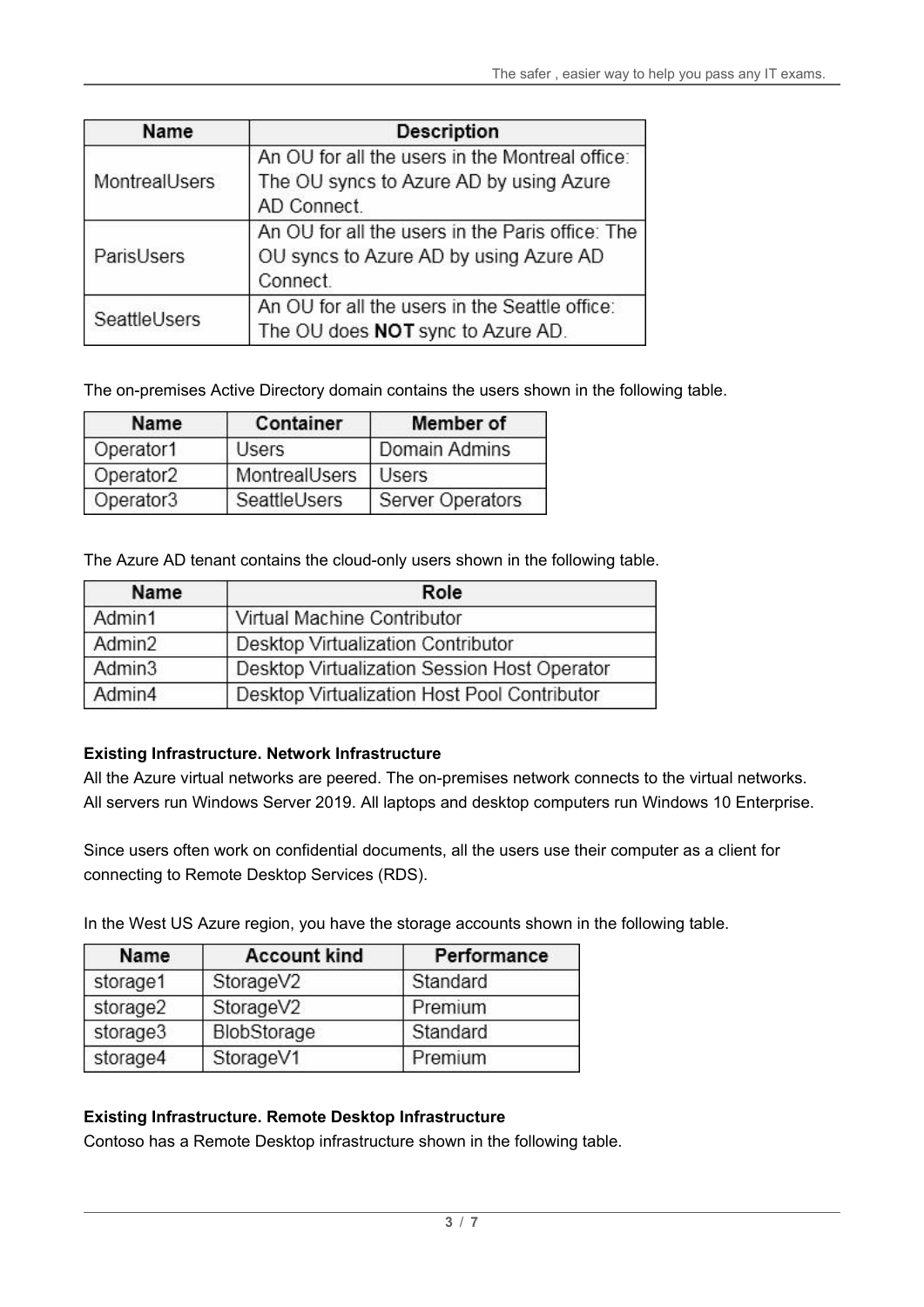| Office   | <b>Description</b>                                                                                                                                                                                         |  |
|----------|------------------------------------------------------------------------------------------------------------------------------------------------------------------------------------------------------------|--|
|          | A Windows Virtual Desktop deployment that runs Windows 10<br>Enterprise multi-session hosts. The deployment contains the<br>following:                                                                     |  |
| Montreal | • A host pool named Pool1                                                                                                                                                                                  |  |
|          | • An application group named Group1                                                                                                                                                                        |  |
|          | • A workspace named Workspace1                                                                                                                                                                             |  |
|          | • Virtual machines that have a prefix of Pool1                                                                                                                                                             |  |
| Seattle  | An on-premises virtual machine-based RDS deployment that<br>has personal desktops: The personal desktop virtual<br>machines have a prefix of Pool2.                                                        |  |
| Paris    | An on-premises virtual machine-based RDS deployment that<br>has pooled desktops: The pooled desktop virtual machines<br>have a prefix of Pool3. User profile disks are used to preserve<br>the user state. |  |

# **Requirements. Planned Changes**

Contoso plans to implement the following changes:

- Implement FSLogix profile containers for the Paris offices.
- Deploy a Windows Virtual Desktop host pool named Pool4.
- Migrate the RDS deployment in the Seattle office to Windows Virtual Desktop in the West US Azure region.

# **Requirements. Pool4 Configuration**

Pool4 will have the following settings:

- Host pool type: Pooled
- Max session limit: 7
- Load balancing algorithm: Depth-first
- mages: Windows 10 Enterprise multi-session
- Virtual machine size: Standard D2s v3
- Name prefix: Pool4
- Number of VMs: 5
- Virtual network: VNET4

# **Requirements. Technical Requirements**

Contoso identifies the following technical requirements:

- Before migrating the RDS deployment in the Seattle office, obtain the recommended deployment configuration based on the current RDS utilization.

- For the Windows Virtual Desktop deployment in the Montreal office, disable audio output in the device redirection settings.

- For the Windows Virtual Desktop deployment in the Seattle office, store the FSLogix profile containers in Azure Storage.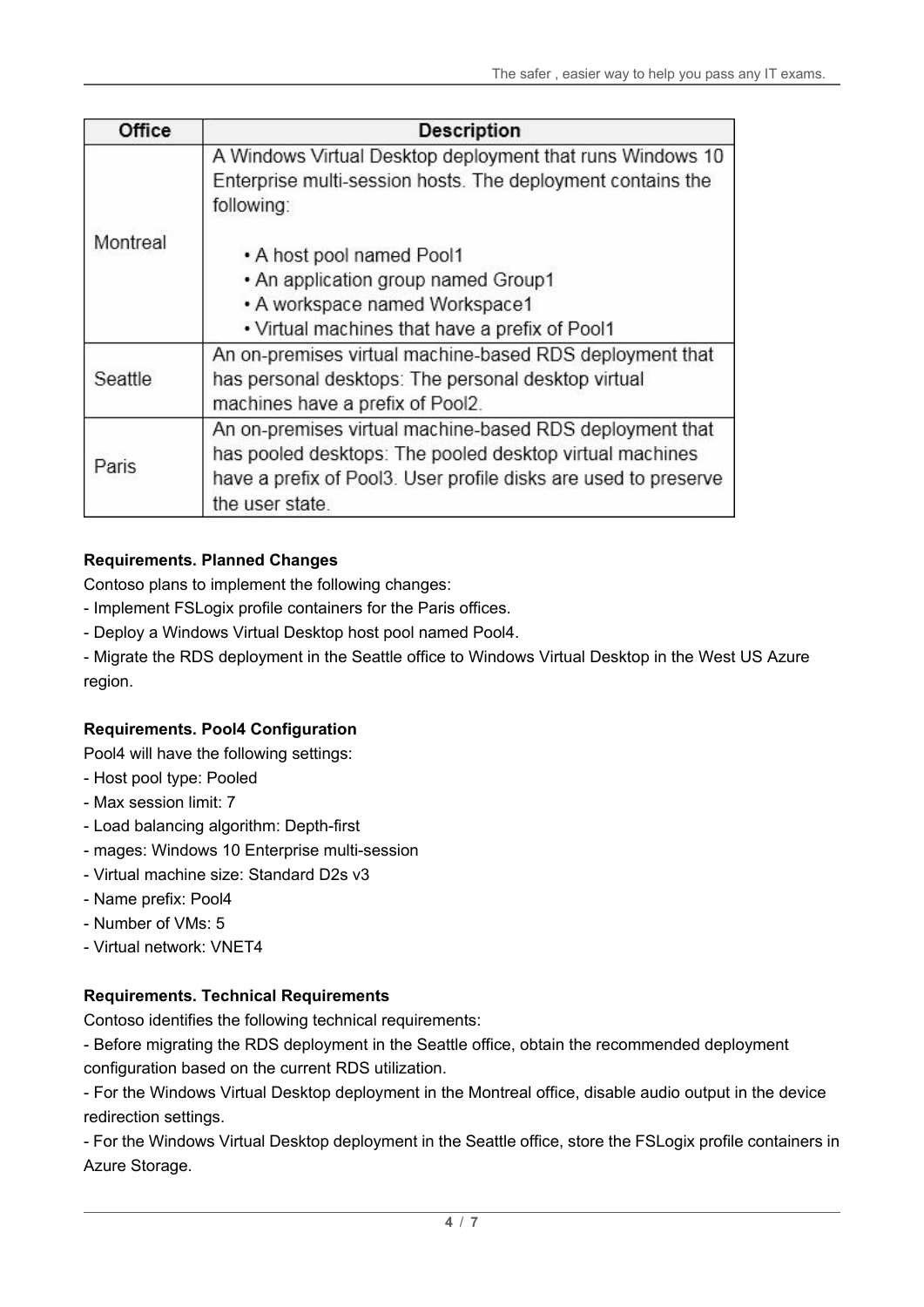- Enable Operator2 to modify the RDP Properties of the Windows Virtual Desktop deployment in the Montreal office.

- From a server named Server1, convert the user profile clicks to the FSLogix profile containers.
- Ensure that the Pool1 virtual machines only run during business hours.
- Use the principle of least privilege.

Which setting should you modify for VNET4 before you can deploy Pool4?

- A. Service endpoints
- B. Address space
- C. DNS servers
- D. Access control (1AM)
- E. Peerings

#### **Answer:** C

### **Explanation:**

DNS should be configured to use an Active Directory Domain Controller.

2.Which three PowerShell modules should you install on Server1 to meet the technical requirements? Each correct answer presents part of the solution. NOTE: Each correct selection is worth one point.

- A. Pester
- B. RemoteDesktop
- C. ServerManager
- D. ActiveDirectory
- E. Hyper-V

**Answer:** A,D,E

#### **Explanation:**

Contoso identifies the following technical requirements:

✑ From a server named Server1, convert the user profile disks to the FSLogix profile containers. The PowerShell modules for Hyper-V, Active Directory, and Pester are prerequisites to running the cmdlets to convert user profile disks to FSLogix.

Reference:

https://docs.microsoft.com/en-us/azure/cloud-adoption-framework/migrate/azure-best-practices/contosomigration-rds-to-wvd

- 3.Which role should you assign to Operator2 to meet the technical requirements?
- A. Desktop Virtualization Session Host Operator
- B. Desktop Virtualization Host Pool Contributor
- C. Desktop Virtualization User Session Operator
- D. Desktop Virtualization Contributor

#### **Answer:** D

#### **Explanation:**

Reference: https://docs.microsoft.com/en-us/azure/virtual-desktop/rbac

4.You need to configure the device redirection settings. The solution must meet the technical requirements.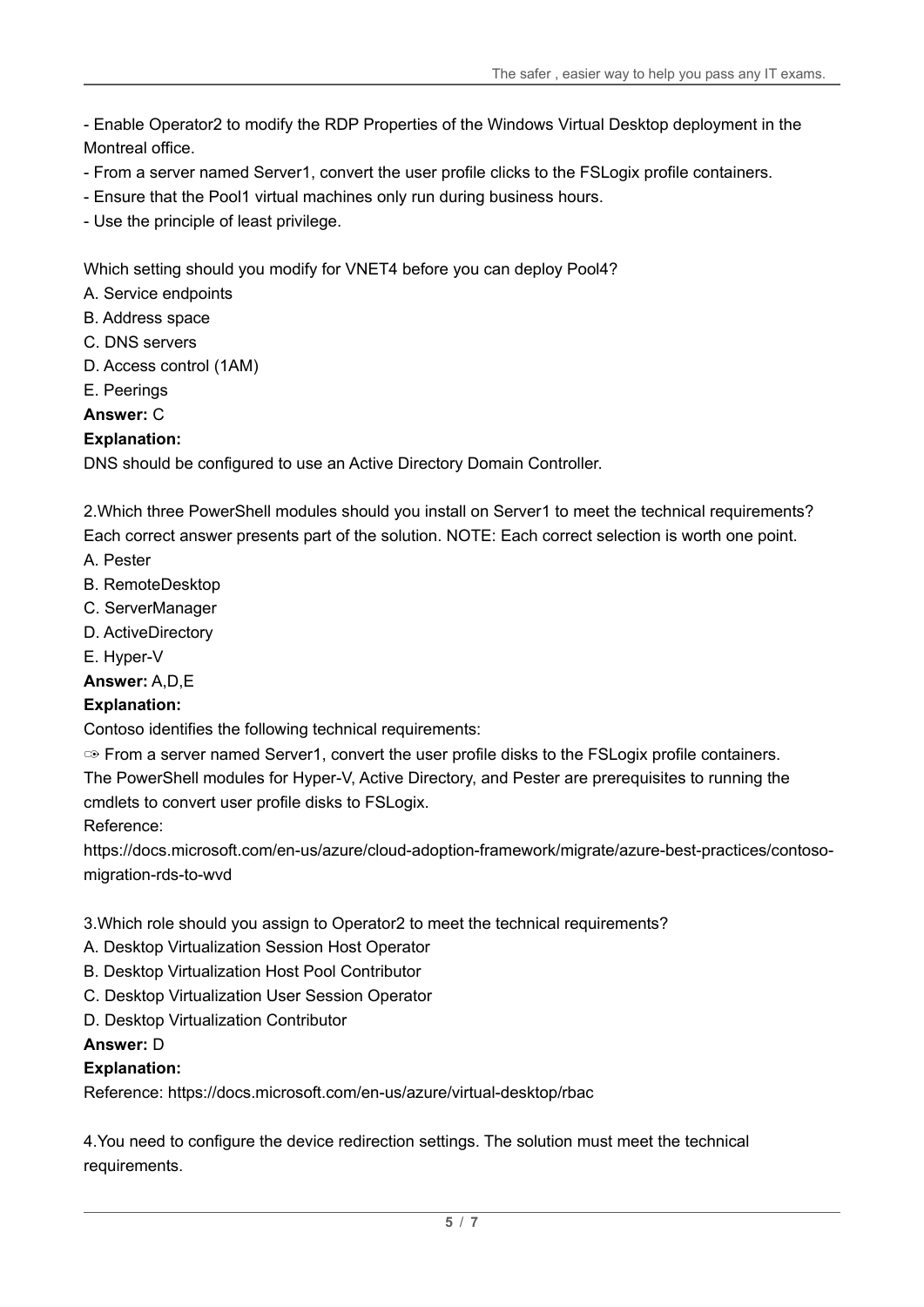Where should you configure the settings?

- A. Workspace1
- B. MontrealUsers
- C. Group1
- D. Pool1

**Answer:** D

#### 5.HOTSPOT

You are planning the deployment of Pool4.

What will be the maximum number of users that can connect to Pool4, and how many session hosts are needed to support five concurrent user sessions? To answer, select the appropriate options in the answer area. NOTE: Each correct selection is worth one point.

#### **Answer Area**

|  |  |  | Number of users that can connect to Pool4: |  |
|--|--|--|--------------------------------------------|--|
|--|--|--|--------------------------------------------|--|

| 5  |  |
|----|--|
|    |  |
| 15 |  |
| 35 |  |
| N  |  |

Number of session hosts to support five concurrent user sessions:

| ٦ |  |
|---|--|

**Answer:**